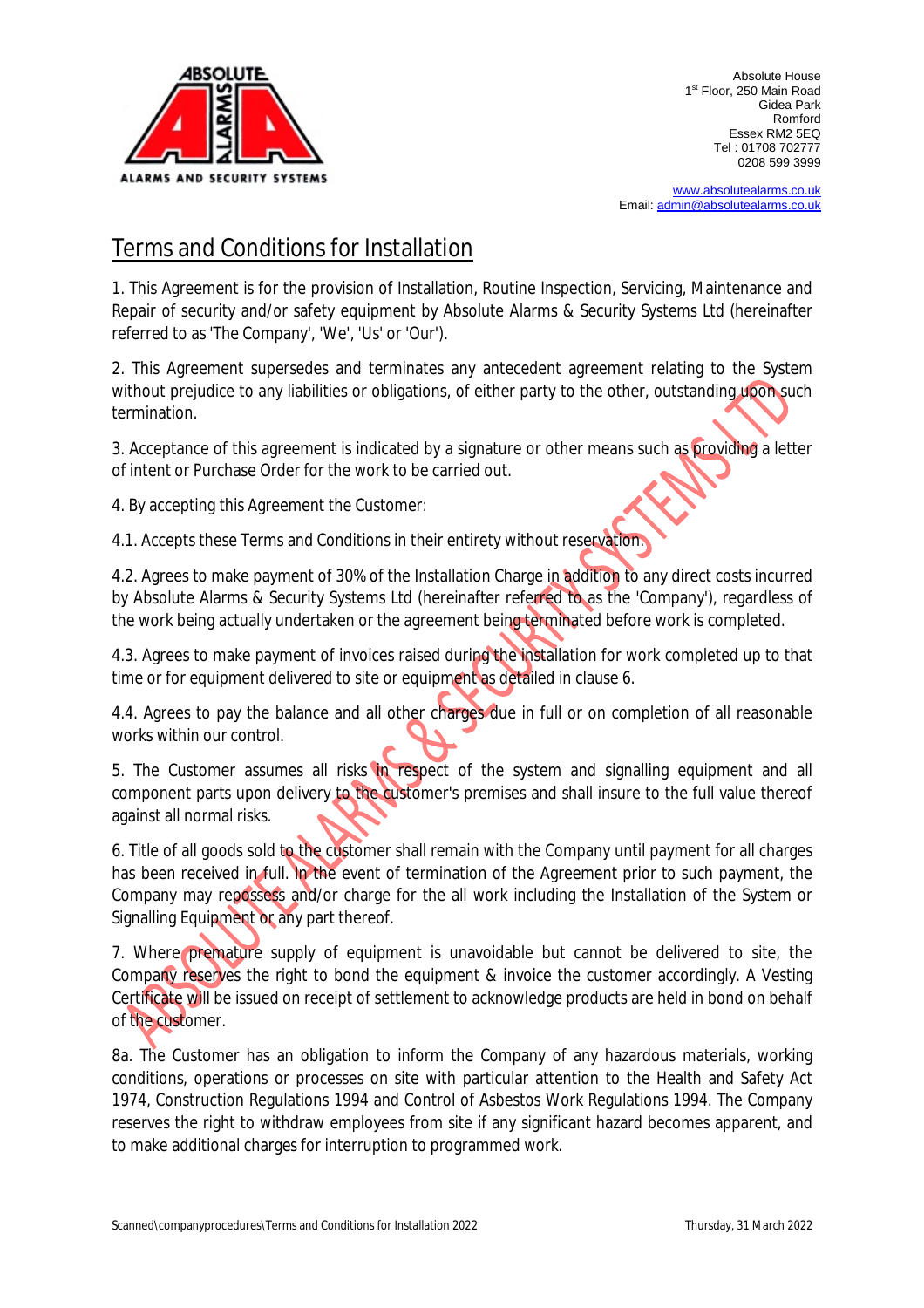

[www.absolutealarms.co.uk](http://www.absolutealarms.co.uk) Email: [admin@absolutealarms.co.uk](mailto:admin@absolutealarms.co.uk)

8b. The Company is not liable for any charges arising from removing and replacing stock, furniture, carpets, fixtures and fixings that may be necessary. It is the customer's responsibility to ensure any furniture/stock is moved to allow the engineer access. The Company takes no responsibility for any damage caused if asked to move any of the above.

8c. The Company will not be liable for any damage caused during installation where we have not been notified previously of any buried/hidden pipes or cables.

9. All prices quoted are valid for a period of thirty days from the date of the agreement and are based upon the layout of the premises as seen at the time of the survey, the equipment as detailed in the Equipment Schedule and the content of the enclosed Proposal. Variations may alter the price quoted.

10. The Customer shall notify the Company a minimum of 14 days prior to any proposed structural alterations to the premises or signalling lines and the Company reserves the right to alter or amend the System should this become necessary, at the Customer's expense.

11. It is the Customer's responsibility to ensure that any structural alterations, placement of stock, fixings or furniture do not detract from the field of detection of any device or view of any camera for which purpose it was originally intended, nor to provide a path for any undetected illegal entry where protection was formerly provided.

12. The installation charge is based upon the technicians of the Company being afforded continuous and uninterrupted access to the premises between the hours of 8:30 a.m. and 5:00 p.m. Monday to Friday for both installation and ongoing maintenance of the System and any Signalling Equipment. Any hindrance or requirements to work during weekends or public holidays will incur additional charges at the Company's current rates.

13. The Company will install the System and/or Signalling Equipment to relevant current British/European Standards or Codes of Practice, and issue a Certificate of Compliance where applicable within a reasonable period of time after acceptance by the Customer or as otherwise agreed by the Company in writing, provided always that time shall not be of the essence.

14. Equipment and facilities that the Customer has agreed to provide as part of the proposed installation must be available at the time of installation. The Company reserves the right to withdraw employees from site if these are not available at the agreed time and to make additional charges for interruption to programmed work. These will include as a minimum unless otherwise agreed in writing:

AC supply terminating at the main control panel, each CCTV or Access Control point and camera, via an un-switched spur outlet, on the same electrical phase as all other associated equipment with the system.

A telephone line/network point where applicable terminated within 2 metres of the location of main control equipment.

Ducting and trenching with draw wires or chases if applicable.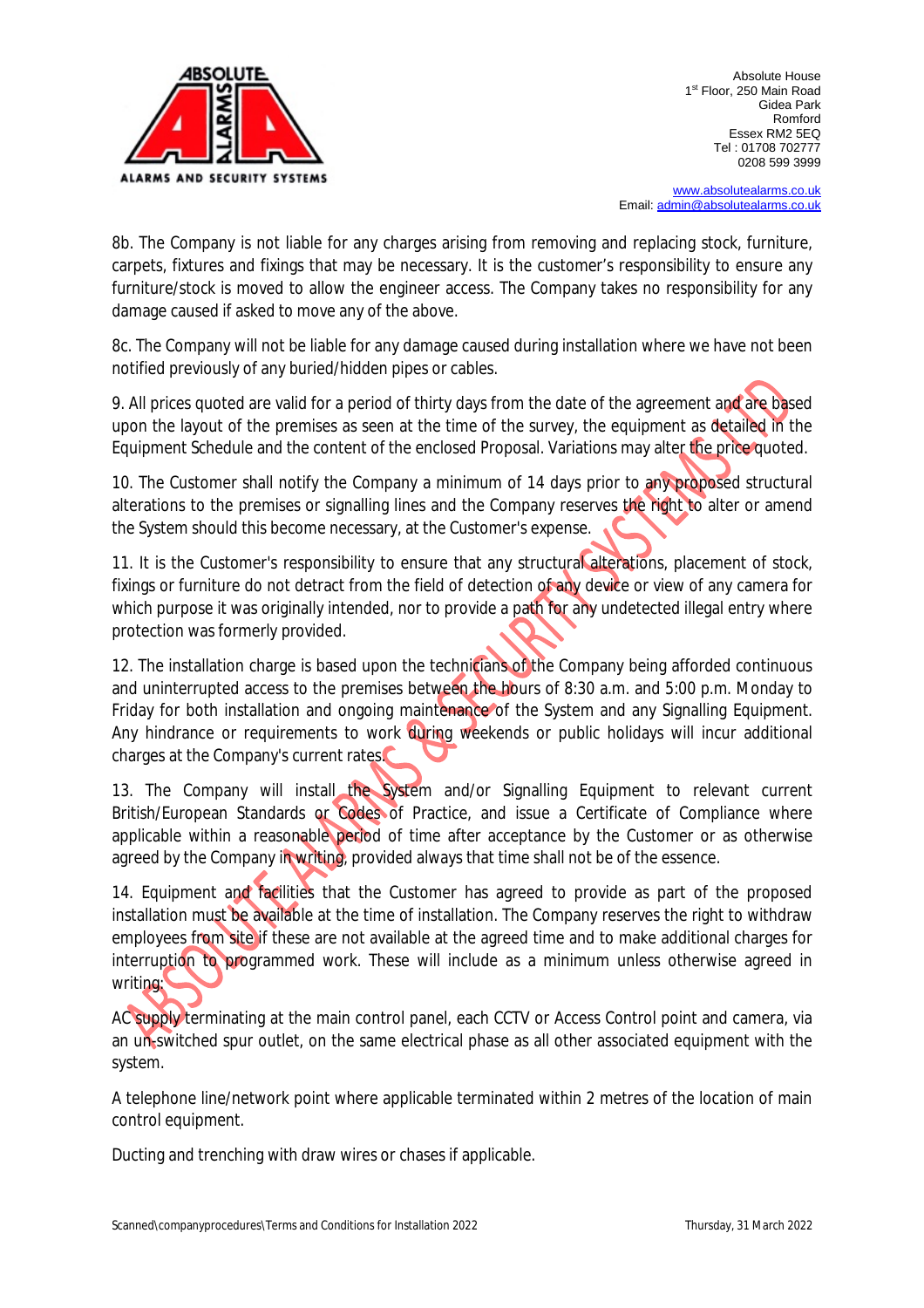

[www.absolutealarms.co.uk](http://www.absolutealarms.co.uk) Email: [admin@absolutealarms.co.uk](mailto:admin@absolutealarms.co.uk)

Sufficient lighting levels as required for the operation of camera equipment details of which must be requested by the Customer if there is any uncertainty.

15. The Customer agrees to pay directly to the network provider for all arrangements as may be necessary in connection with the System or Signalling Equipment and accepts responsibility for the cost of any re-decoration made necessary by the installation or alterations to the System or Signalling Equipment.

16. The Customer agrees to provide, or bear the cost of hiring specialist ladders, scaffolding or access equipment that may be necessary for installation and subsequent servicing.

17. The Company cannot accept liability for any environmental conditions interfering with, or preventing the operation of any wireless, infra- red or radio based equipment connected to the System. Should the operation of any equipment prove unsuitable, the company reserves the right to remove the equipment and offer a refund to the value of the equipment and/or at the company's discretion: offer alternatives; fit filters and additional equipment where applicable at the Company's standard rates as applicable at the time of alteration.

18. The Company's policy is one of constant improvement and the Company reserves the right to alter the specification of any component part or parts and to replace it, at the company's discretion with a suitable piece of alternative equipment capable of the same degree of protection.

19. It is estimated but not quaranteed that the proposed sounders for the fire alarm system will provide adequate audibility throughout the protected area. Should audibility tests identify areas that require additional sounders in the continuance of the agreement, the Customer will be liable for any additional cost.

20. The 'Agreement Period' will be a continuous period of 12 months from the date the system is installed. Otherwise, the Agreement period' will be run concurrently with any existing agreement that is already in force.

21. During the Agreement Period the Company undertakes not to increase the Maintenance charges unless additional equipment is added.

22. The Customer agrees to pay all maintenance and monitoring charges monthly, quarterly or annually in advance during the Agreement Period on the 1<sup>st</sup> day of the month by Standing Order or by other means subject to the discretion of the Company

23. If the Agreement is terminated before its full term has expired, the Customer agrees to pay a sum equivalent to the total unpaid maintenance and monitoring charges due during of the remaining term of the Agreement Period immediately at the time of termination.

24. Upon expiry of the Agreement Period and on each anniversary thereafter, the Agreement Period may be extended for twelve months at a time although the Company always reserves the right to review the Terms and Conditions and the Maintenance and Monitoring charges prior to each extension to the Agreement Period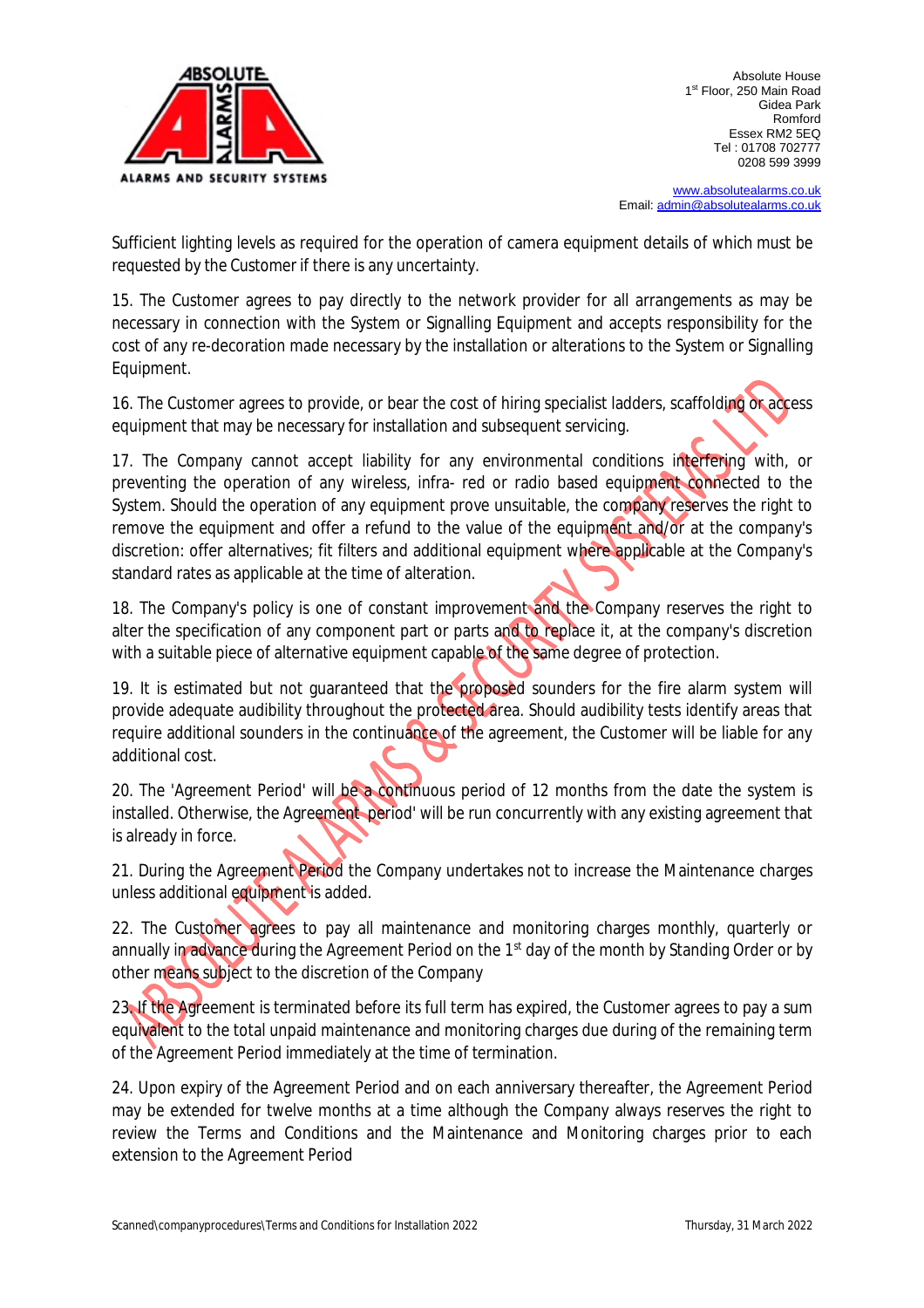

[www.absolutealarms.co.uk](http://www.absolutealarms.co.uk) Email: [admin@absolutealarms.co.uk](mailto:admin@absolutealarms.co.uk)

25. Unless otherwise stated, equipment fitted as new will have a warranty of 12 months from its installation date.

26. After the first year of the Agreement Period, for a fee calculated on the purchase price on selected items of equipment and always at the discretion of the Company, the Customer may have the option to extend this warranty on an annual basis to provide a 'All Inclusive' service or revert to a 'Service Only' contract from then on.

27. At the Company's discretion, during the Agreement Period the Company undertakes to inspect and test the system either remotely or by site visit, to current British or European Standards. By signing this Agreement the Customer authorises access to the programming of the equipment by an authorised representative of the Company at any time other than when the building is secured as indicated by the intruder alarm system being fully or partially set.

28. The Customer must not permit any person other than an authorised representative of the Company to test, repair, adjust or alter any part of the System or Signalling Equipment but agrees to report to the Company any defects or indications of failure of the System, Transmission Path or Signalling equipment as soon as reasonably practicable

29. For Intruder & Fire Alarm Systems covered by this agreement, an emergency service is available 24-hours-a-day under normal circumstances. For all other systems attendance is available under normal circumstances between the hours of 8:30 a.m. and 5:00 p.m. Monday to Friday excluding public holidays within 48 hours subject to availability of resources.

30. The Company will effect any repairs or replacements necessitated by inherent defect or by 'fair wear and tear' without charge in the first year only with the exception of lamps, bulbs, fluorescent tubes, access control cards, proximity tags or fobs, CCTV hard drives and consumable items which will be chargeable to the Customer at all times during the continuance of the contract. The Company will effect repairs or replacements without charge after the first year for customers with equipment eligible for and paid for All Inclusive as detailed in Clause 25. On all-inclusive cover keypads are covered for 36 months from the date of installation.

31. Eligibility for All Inclusive Services is at the discretion of the Company. For Customers on a Service Only contract with equipment not eligible for or have not paid for an extension to the equipment warranty, the Company will effect such repairs or replacements with charges at the Company's standard rates as applicable at the time of the repair.

32. The cost of materials and labour incurred for work carried out to repair accidental or malicious damage to the system or to re-set the System after mis-operation by the Customer or his servants / agents or as a result of a malicious act are not included in any type of Service Agreement and are chargeable to the Customer.

33. The Customer agrees to pay the cost of any attendance required due to error by the Customer or third party or in the event of a reported fault not being evident or abortive attendance or failure in services supplied by any third party or any other circumstances which are outside the control of the Company. This will include fire, storm, flooding, other adverse weather conditions, industrial action by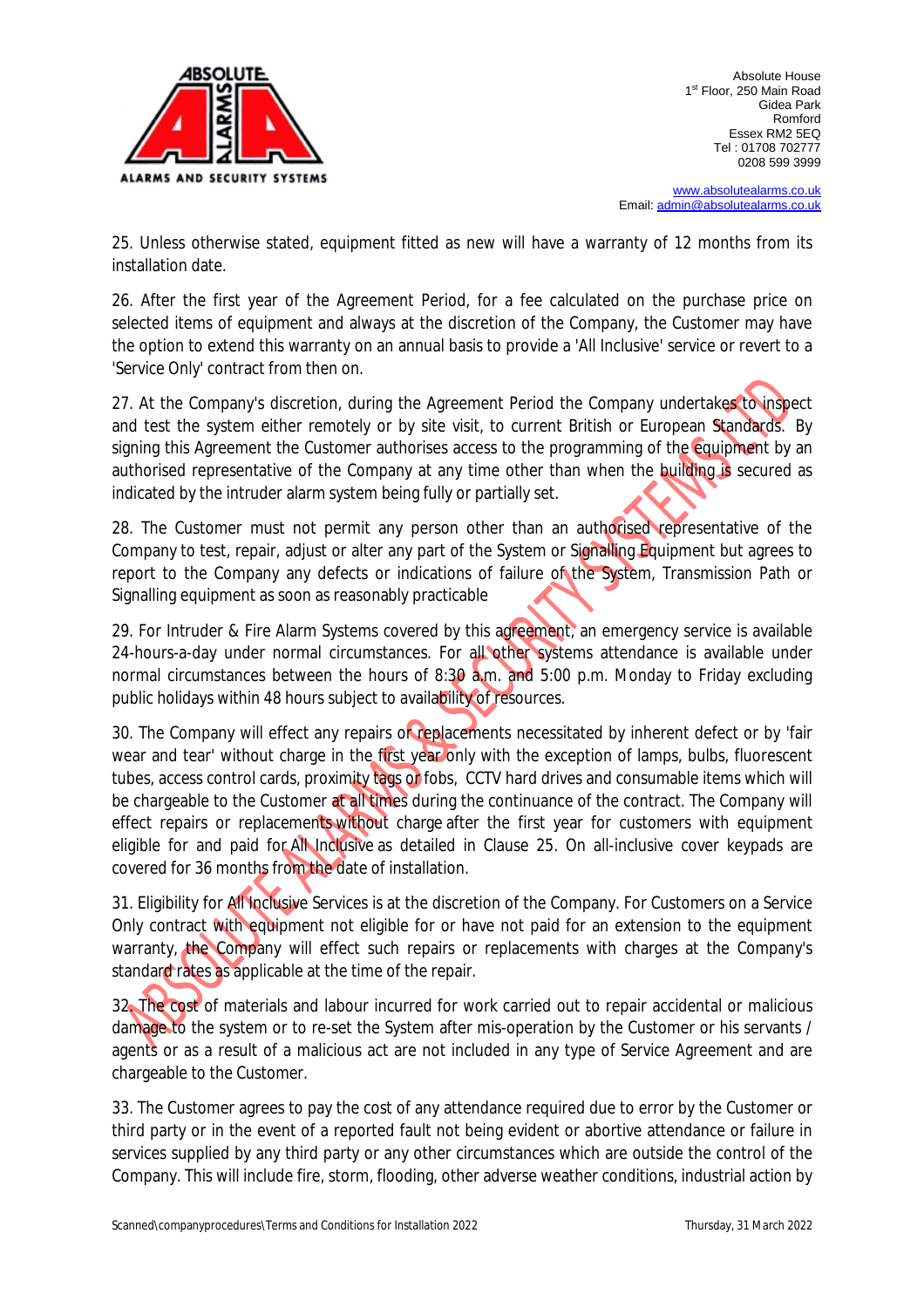

[www.absolutealarms.co.uk](http://www.absolutealarms.co.uk) Email: [admin@absolutealarms.co.uk](mailto:admin@absolutealarms.co.uk)

members of other companies, repair of damage by rodent or animal activity, or resetting the system when activated by animals or insect infestation.

34. Temporary loan equipment may be supplied if available, at the discretion of the Company and at the expense of the Customer. The customer agrees to be liable for all costs should the equipment not be maintained to the original condition supplied and to insure the equipment to the full value thereof against all normal risks

35. The Customer accepts overall responsibility for the integrity of the System or Signalling Equipment insofar as the Company cannot reasonably be accountable for the integrity of the Customer's Servants or Agents or the distribution of keys and/or passcodes. The Customer will indemnify the Company who will not accept any liability for any loss, damage or injury following a breach in the Customer's own security protocol.

36. The Customer agrees to pay all charges levied against the Customer by Police, Fire Brigade or other services that may occur in connection with the use or activation of the System or Signalling Equipment.

37. In the event of Police or Fire Authority withdrawing attendance, for whatever reason, the Company shall not be liable for the cost of any financial arrangements the Customer may make, for persons acting as Agents for the Customer, attending or operating the system, or for the cost of any guarding the Customer may deem necessary or the cost of alterations and / or additions to the Alarm System required to restore attendance

38. The Customer agrees to take all reasonable steps to ensure the Alarm System causes no distress or nuisance to any third parties and accepts liability in the event of any claims made by Police, Local or other Authority or Civil Action.

39. For CCTV equipment, the Customer agrees to register the CCTV system with ICO and conform in all aspects to its requirements.

40. The Company will seek indemnity against the Customer and no liability will be accepted by the Company following prosecution for failure to conform to this Act.

41. Where the Company's Alarm Receiving Centre monitors the Alarm System; the Customer shall notify the Company, names, telephone numbers and addresses of nominated keyholders in writing. Any alteration to keyholders will become effective 24 hours after receipt in normal working hours.

42. The Alarm Receiving Centre shall be entitled to interpret any appropriate signal received from the System as an indication of a genuine incident taking place and, regardless of any other indications that may be received to support or counter the signal received, notify the Police or Fire Authority accordingly.

43. The Customer accepts responsibility for ensuring the Alarm System is fully set in all its parts and groups as detailed in written and verbal instructions supplied by the Company and accepts that until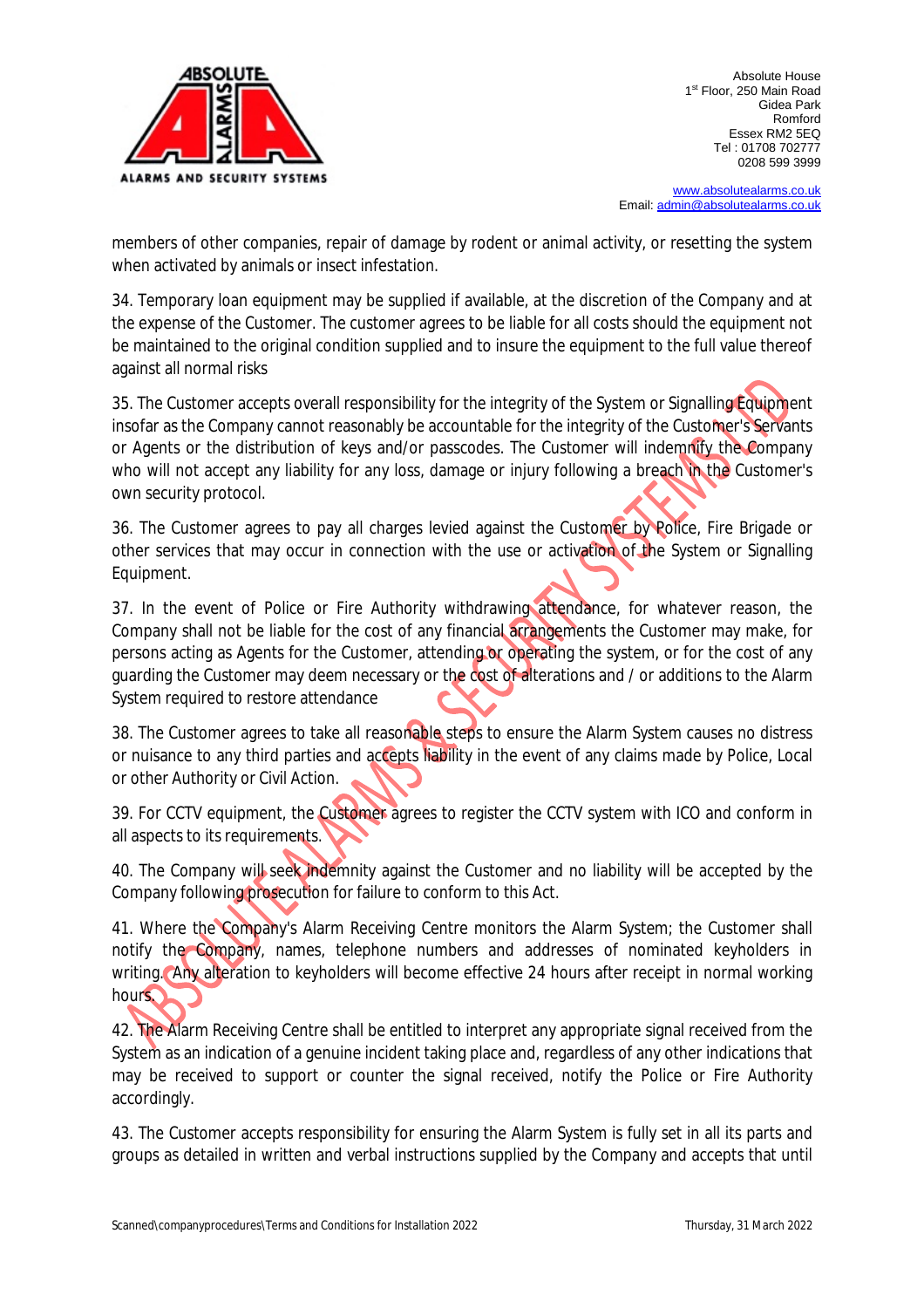

[www.absolutealarms.co.uk](http://www.absolutealarms.co.uk) Email: [admin@absolutealarms.co.uk](mailto:admin@absolutealarms.co.uk)

this is carried out an activation will not be transmitted to the Alarm Receiving Centre under normal circumstances.

44. The Customer should insure against all likely risks and all property and valuables against theft and destruction and include the system against damage by Fire, Storm, Flood and wilful acts and to have the proposal approved or accepted by their insurance company knowing the extent of such potential loss.

45. The Company has no special knowledge of the nature and value of the contents of the premises for which the System or Signalling Equipment has been proposed or specified, or of the nature of the risks to which the premises and their contents or occupants will or may be exposed.

46. The System and/or Signalling Equipment as set out in the Company's proposal or specification is intended only to reduce the risks, loss or damage to property and / or injury to persons in or on the premises to the extent that this is reasonably practicable by the use of such equipment. No undertaking is given or implied that the System or Signalling Equipment cannot be circumvented or compromised or that the System or Signalling Equipment will prevent any loss, damage or injury.

46.1 Cloud Only - No Life-Safety or Critical Uses of the Services. You acknowledge and agree that the Services, whether standing alone or when interfaced with third-party Services are not certified for emergency response. ABSOLUTE ALARMS & SECURITY SYSTEMS LTD makes no warranty or representation that use of the Services with any third-party product or service will affect or increase any level of safety. YOU UNDERSTAND THAT THE SERVICESS, WHETHER STANDING ALONE OR INTERFACED WITH THIRD-PARTY SERVICES, ARE NOT A THIRD-PARTY MONITORED EMERGENCY NOTIFICATION SYSTEM – ABSOLUTE ALARMS & SECURITY SYSTEMS LTD WILL NOT DISPATCH EMERGENCY AUTHORITIES TO YOUR HOME IN THE EVENT OF AN EMERGENCY. In addition, the ABSOLUTE ALARMS & SECURITY SYSTEMS LTD contacts cannot be considered a lifesaving solution for people at risk in the home, and they are no substitute for emergency services. All life threatening and emergency events should be directed to the appropriate response services.

47. THE LIMITATIONS IN THE EXTENT OF COMPANY LIABILITY DO NOT AND WILL NOT AFFECT THE CUSTOMER'S STATUTORY RIGHTS WHERE THE CUSTOMER DEALS AS A CONSUMER.

48. The potential loss or damage, which the Customer might suffer, is likely to be disproportionate to the sums that can reasonably be charged by the Company under this Agreement. Accordingly, the Company limits its aggregate liability to the sum of £250,000 in contract or tort in respect of any one incident or series of incidents arising from a common cause in any 12-month period.

49. If the Customer wishes to increase the maximum liability accepted by the Company the Customer may obtain from the Company a higher limit to be agreed with the Company upon payment of such amount (the Excess Fee) as the Company shall require to obtain the appropriate insurance cover for such additional liability for the Term of this Agreement.

50. The Company will consider claims for liability in respect of death or personal injury resulting from negligence of the Company if reported within three months of the alleged act, omission or occurrence, and subject to the limits of indemnity of the current policy.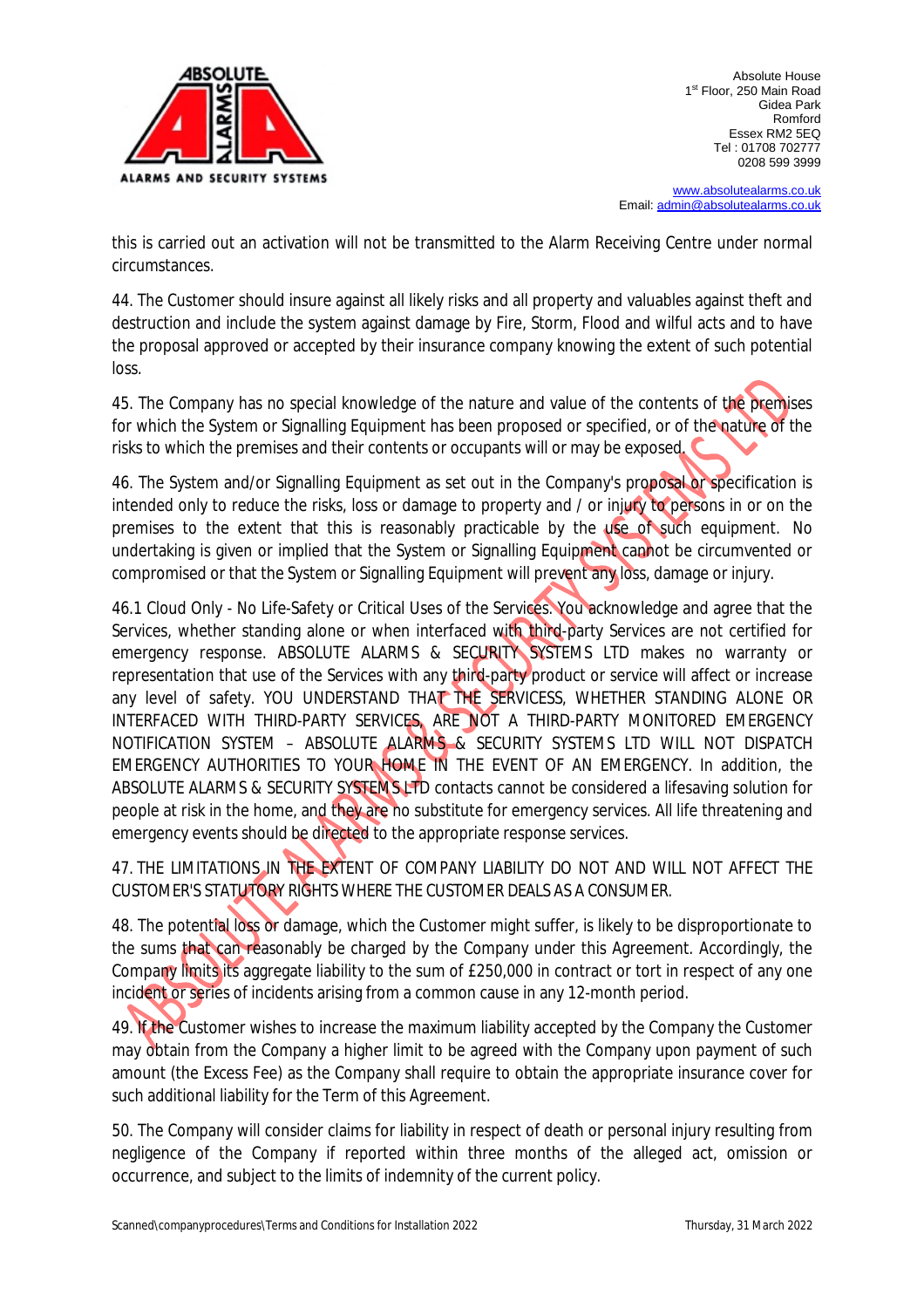

[www.absolutealarms.co.uk](http://www.absolutealarms.co.uk) Email: [admin@absolutealarms.co.uk](mailto:admin@absolutealarms.co.uk)

51. Where the Customer deals as a consumer of products or services, the Company will consider claims for liability within the warranty period for breach of any condition implied by, statute relating to quality or fitness for purpose if reported within three months of the alleged act, omission or occurrence.

52. Any claim for liability will only be considered for direct physical damage to the premises or their contents if reported within 30 days of the alleged act, omission or occurrence and only accepted in the event that such damage or loss is proven to be caused by the negligence of the Company.

53. The Company cannot accept liability and shall not be deemed to be in breach of this Agreement for failure to perform any of its obligations hereunder by reason of Force Majeure, to include but not limited to war or threat of war, riots, civil strife, terrorist activity, industrial dispute, natural or nuclear disaster, adverse weather conditions, traffic congestion, obstruction of any road or highway, or any other cause beyond the control of the Company.

54. No liability will be accepted by the Company for any loss in trading or profits, internal expenses or consequential loss incurred by the Customer following any unlawful act of entry or otherwise of any person or persons in or on the premises.

55. No liability will be accepted by the Company for any loss, damage or injury arising from the Company's failure to pass to the Police or Fire Authority a signal received by the Alarm Receiving Centre from the System by reason of a Customer (or someone identifying himself or herself as such) advising the Company's Alarm Receiving Centre Operator that an alarm call was false and giving the correct code or password, or the system being deactivated thus automatically cancelling a Police or Fire Authority callout.

56. The Company accepts no liability following any loss, damage or injury caused by delays in installing the System or Signalling Equipment or any effective connection thereof.

57. No responsibility is accepted by the Company for any loss, damage or injury arising from the failure of the Security System to transmit an activation eligible for Police or Fire Authority attendance or for the activation to be categorised as eligible for Police or Fire Authority attendance arising from an unlawful act of entry or damage or otherwise by person or persons in the premises.

58. The Company shall not be required to perform any remote transmission or monitoring services or to make any repayment to the Customer (although it may do so at its sole discretion) if any third party shall delay the provision of or withdraw its services or facilities, or if the Company's Alarm Receiving Centre shall be destroyed by fire or other catastrophe or become so substantially damaged that the Company is not able to continue the signalling services.

59. Any notice required to be given under this Agreement shall be deemed to have been sufficiently given if received by email or post, in the case of the Company. In the case of the Customer, sent to their last known address and shall be deemed to have been properly served at the time when in the ordinary course of transmission it would have reached its destination.